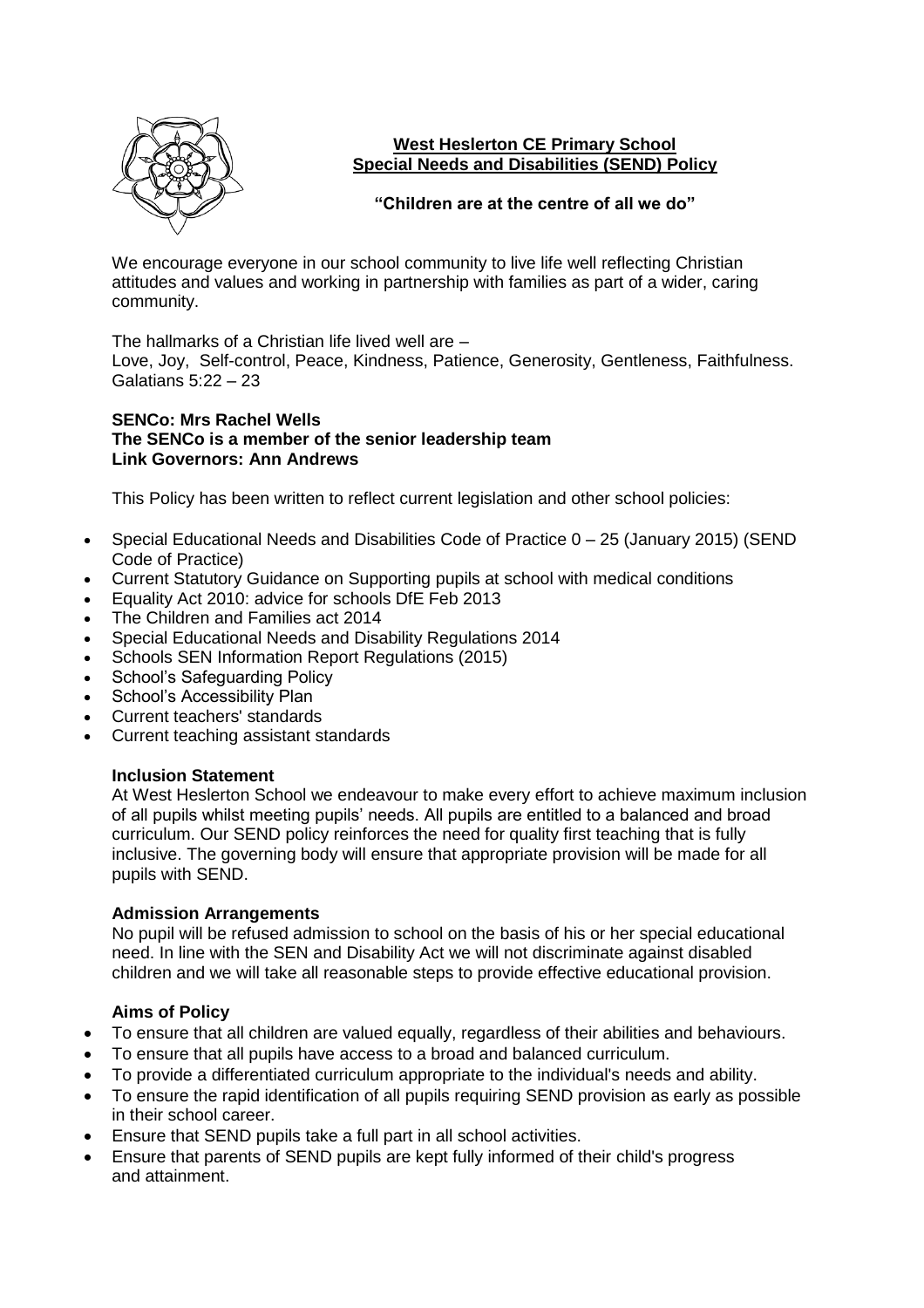• Ensure that SEND pupils and parents are involved in decisions affecting their future SEND provision where appropriate.

## **Responsibilities**

## **The Headteacher**

The Headteacher has the overall responsibility for the provision and progress of learners with SEND.

# **The SENCO**

The SENCO is responsible for:

- classroom observation with a focus on: SEND provision, resources, environment, teaching assistant deployment, teaching assistant interactions and questioning skills. over-seeing the day-to-day operation of SEND policy and coordination of specific provision made to support individual children with SEND including those with EHC plans.
- pupil questionnaires/discussions: after interventions, about support/provision in class and homework, attending pupil progress meetings, identifying special educational needs.
- advising on a graduated approach to providing SEND support.
- advising on the deployment of the school's delegated budget and other resources to meet pupil's needs effectively.
- liaising with parents of children with SEND to ensure their views are listened to being a key point of contact with external agencies and refer pupils for support ensuring all staff have received relevant training.
- ensuring all children are able to access extra-curricular clubs.
- arrange access arrangements for assessments so that all pupils can demonstrate their full potential supporting staff.

# **Governors**

The SEN Governor is responsible for:

- championing the needs of pupils with SEND
- meeting at least 3 times per year with SENCo to overview SEND provision
- undertaking learning walks in school with a focus on SEND
- an overview SEN data.
- working with the Headteacher to ensure that the schools meets its responsibilities under the Equality Act 2010.

The Governors must have regard to the SEND Code of Practice**.**

### **Teachers**

#### *6.36 Teachers are responsible and accountable for the progress and development of the pupils in their class, including where pupils access support from teaching assistants or specialist staff. (SEND Code of Practice)*

Teachers are responsible for:

- the progress and development of all pupils in their class even where pupils access support from teaching assistants or specialist staff.
- planning lessons that will address potential areas of difficulty and remove barriers to achievement.
- setting high expectations for every pupil including those with SEN.
- high quality teaching which is differentiated for individual pupils.
- setting SMART targets to support the pupil's progress.
- completing a support plan when concerns are first raised.
- setting up interventions and monitoring success.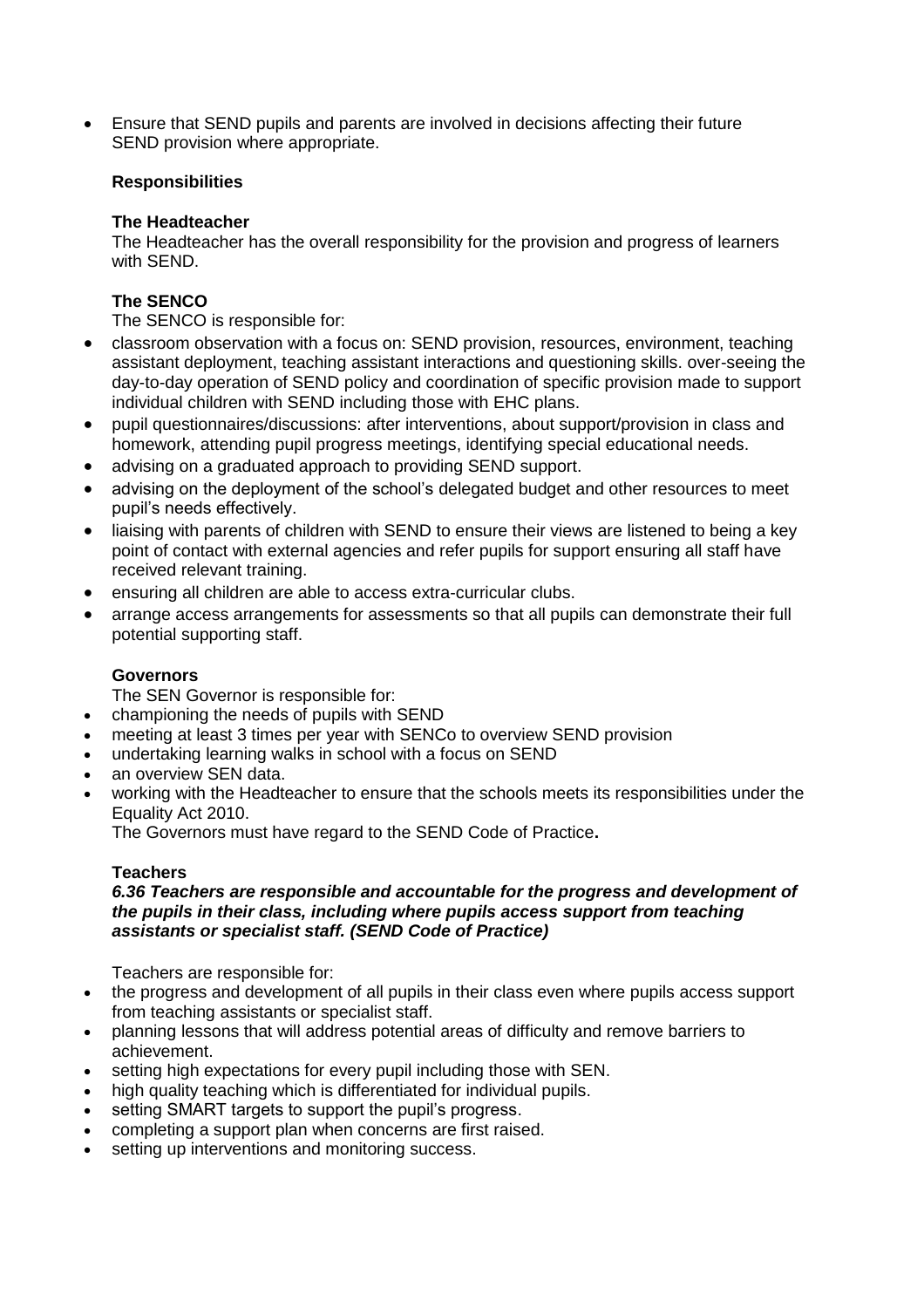- sharing concerns about pupil's additional needs and working with the SENCO to develop provision to support the pupil to meet their targets.
- meeting with parents to share targets, concerns and strengths at parents evenings during the year.
- ensuring that the support plans are updated, reviewed and uploaded onto the school network three times a year.
- keeping abreast of SEND initiatives.

# **Identification and Assessment**

We accept the principle that pupil's needs should be identified and met as early as possible. There are four areas of need stated in the SEND Code of Practice **Communication and Interaction Cognition Social Emotional and Mental Health Difficulties Sensory and/or Physical** 

## **The Graduated Approach Quality First Teaching**

- Any pupils who are falling significantly outside of the range of expected academic achievement in line with predicted performance indicators and grade boundaries will be monitored.
- Once a pupil has been identified as possibly having SEN they will be closely monitored and assessed by staff in order to gauge their level of learning and possible difficulties.
- The child's class teacher will take steps to provide differentiated learning opportunities that will aid the pupil's academic progression and enable the teacher to better understand the provision and teaching style that needs to be applied.
- The SENCo will be consulted as needed for support and advice and may wish to observe the pupil in class.
- Parents will be informed fully of every stage of their child's development and the circumstances under which they are being monitored. They are encouraged to share information and knowledge with the school.
- The child is formally recorded by the school as being under observation due to concern by parent or teacher but this does not place the child on the school's SEN register. Parents are given this information. It is recorded by the school as an aid to further progression and for future reference. The child will be given targeted support within class including differentiation of provision.
- Pupil progress meetings are used to monitor and assess the progress being made by the child. The frequency of these meetings is dependent on the individual child's needs and progress being made.

### **SEN Support**

Where it is determined that a pupil does have SEN, there will be a discussion with parents and the decision will be added to the pupil's school records. The aim of formally identifying a pupil with SEN is to help school ensure that effective provision is put in place and so remove barriers to learning.

The support provided consists of a four – part process:

**1. Assess** the child's needs in order to put effective support in place.

**2. Plan** (in consultation with parents) support which will meet the pupil's needs and help them make progress support them with their difficulties.

**3. Do.** The class teacher will remain responsible for the pupil even when this involves individual or a small group setting. Where provision is provided by teaching assistants (TAs) or specialist teachers, the responsibility remains with the class or subject teacher. TAs must supplement and not replace teachers. Teachers are still required to work with the child in order to plan and assess the impact of any adjustments support or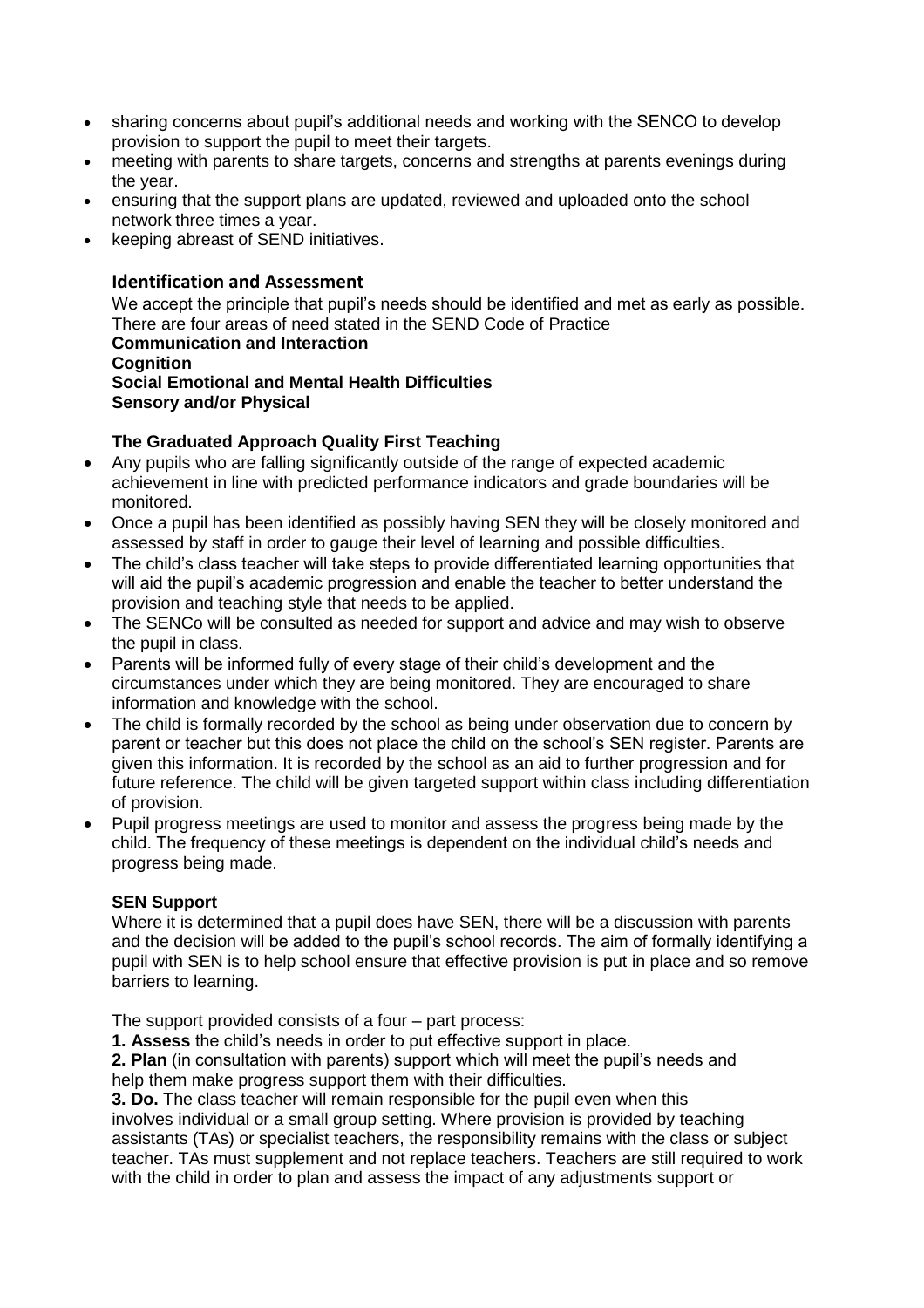interventions. The SENCo will support the class or subject teacher in the further assessment of the child's particular strengths and weaknesses, in problem solving and advising on the effective implementation of support. The SENCo will monitor this provision.

**4. Review**. The SENCo and class teacher will analyse the support that has been provided to see if the additional support has had an impact and facilitated progress.

This is an ongoing cycle to enable the provision to be refined and revised as the understanding of the needs of the pupil grows. This cycle enables the identification of those interventions which are the most effective in supporting the pupil to achieve good progress and outcomes.

## **External Agencies**

If at any point the class teacher in consultation with the SENCo feel they need additional advice and support from an outside agency then the consent of the parent must be obtained first.

Our school will always involve a specialist where a pupil continues to make little or no progress or where they continue to work at levels substantially below those expected of pupils of a similar age despite evidence-based SEN support delivered by appropriately trained staff, if the parent agrees.

The SENCo will arrange this but the class or subject teacher will be asked to support the completion of the application. Class teachers are expected to engage with the outside agency the school has approached, and incorporate their recommendations into their plans.

These agencies may include:

- SEND Hubs (Cognition and Learning; Communication and Interaction; Sensory, Physical Medical; Social, Emotional and Mental Health SEMH)
- CAMHs.
- Paediatrician.
- Retreat.
- Compass Buzz / Reach.
- Healthy Child Team.
- School Nurse.
- Early Help.
- SALT.
- Occupational Therapist.
- Physiotherapist.
- Continence Nurse.
- Visual Impairment Team.
- Hearing Impairment Team.

# **Request for Statutory Assessment**

The school will request a statutory assessment from the LA when despite an individualised programme of sustained intervention, the pupil remains a significant cause for concern. A statutory assessment might also be requested by a parent. The school will have the following information available:

- Records from past interventions.
- Targets and minutes of meetings with parents.
- Records and outcomes of reviews.
- Information on the pupil's health and relevant medical history.
- Attainment data.
- Relevant assessments from specialists such as support teachers and educational psychologists.
- Views of parents.
- Views of pupils.
- Social care/educational welfare service reports.
- Any other involvement by professionals.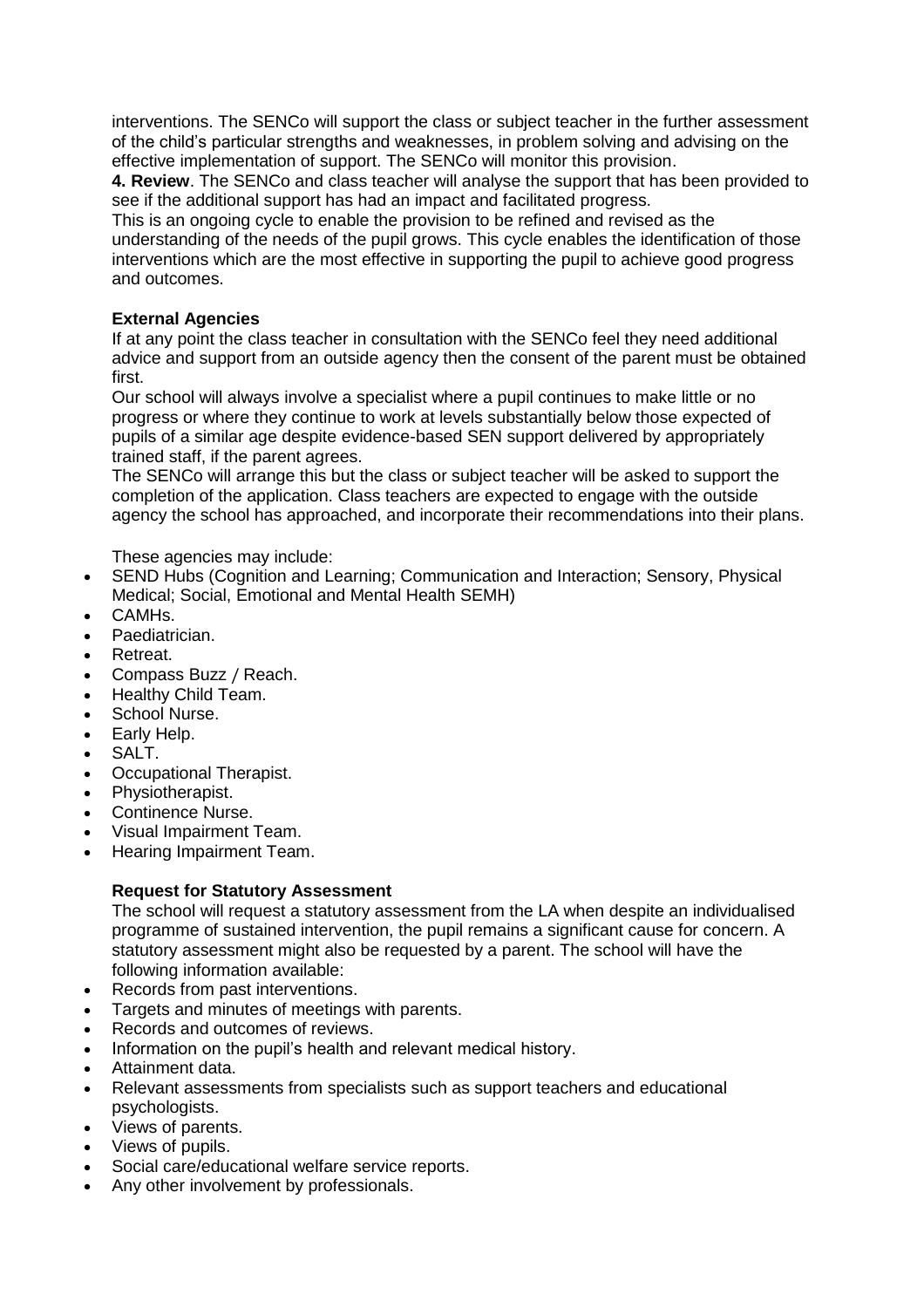# **Education, Health Care Plans**

An EHCP will normally be provided where, after a statutory assessment, the LA considers the pupil requires provision beyond what the school can offer. However, the school recognises that a request for a statutory assessment does not inevitably lead to an EHCP An EHCP will include details of learning objectives for the child. These are used to develop targets that are:

- Matched to longer term objectives set in the EHCP.
- Are measurable.
- Established through parent and pupil consultation.
- Set out in an action plan.
- And states who is responsible for delivering the provision.

## **Reviews of EHCP**

EHCPs must be reviewed annually. The SENCO will then organise these reviews and invite:

- Pupils' parents.
- Pupil.
- Relevant teacher.
- Any professionals working with the child.
- Any other person the SENCO or parent considers appropriate. The aim of the review will be to:
- Assess the pupil's progress in relation to the objectives on the EHCP.
- Review the provision made to meet the pupil's need as identified in the EHCP.
- Consider the appropriateness of the existing EHCP in relation to the pupil's performance during the year.
- If appropriate to set new targets for the coming year.

At Key Stage Phase transitions, receiving schools should be invited to attend in order to plan appropriately for the new school year. It also gives parents the opportunity to liaise with new teachers.

Within the time limits set out in the SEN Code of Practice, the SENCO will complete the annual review forms and send it, with any supporting documentation to the LA. The school recognises the responsibility of the LA in deciding whether to maintain, amend or cease an EHCP.

# **Partnership with Parents/Carers**

The school aims to work in partnership with parents and carers. We do so by:

- Keeping parents and carers informed and giving support during assessment and any related decision-making process about SEN provision.
- Working effectively with all other agencies supporting children and their parents.
- Giving parents and carers opportunities to play an active and valued role in their child's education.
- Making parents and carers feel welcome.
- Ensuring all parents and carers have appropriate communication aids and access arrangements.
- Providing all information in an accessible way.
- Encouraging parents and carers to inform school of any difficulties they perceive their child may have.
- Instilling confidence that the school will listen and act appropriately.
- Focusing on the child's strengths as well as areas of need.
- Allowing parents and carers opportunities to discuss ways in which they and the school can help their child.
- Agreeing targets for the child.

### **Involvement of Pupils**